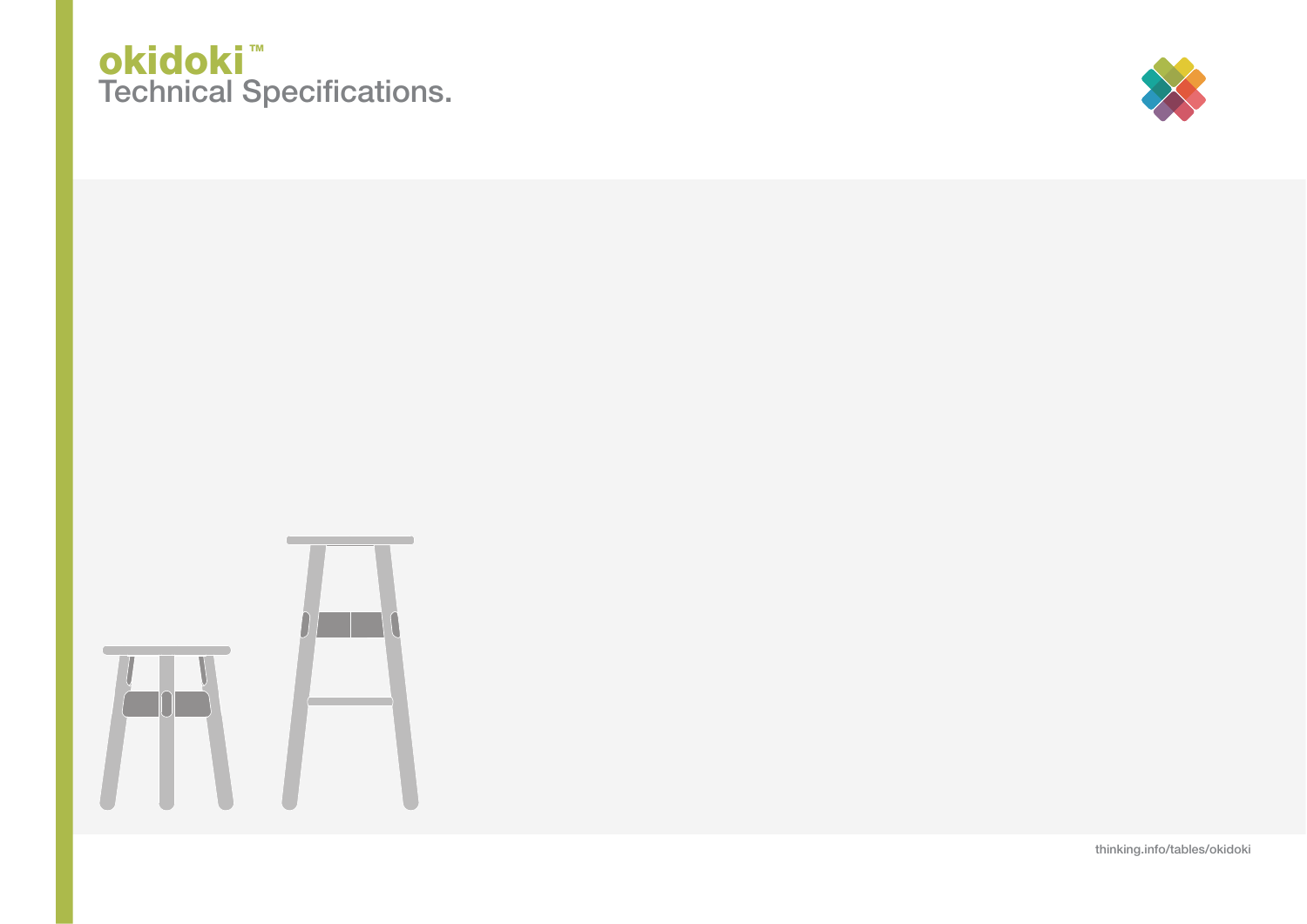





OKS-1000 Low Stool - 450mmH

High Stool - 750mmH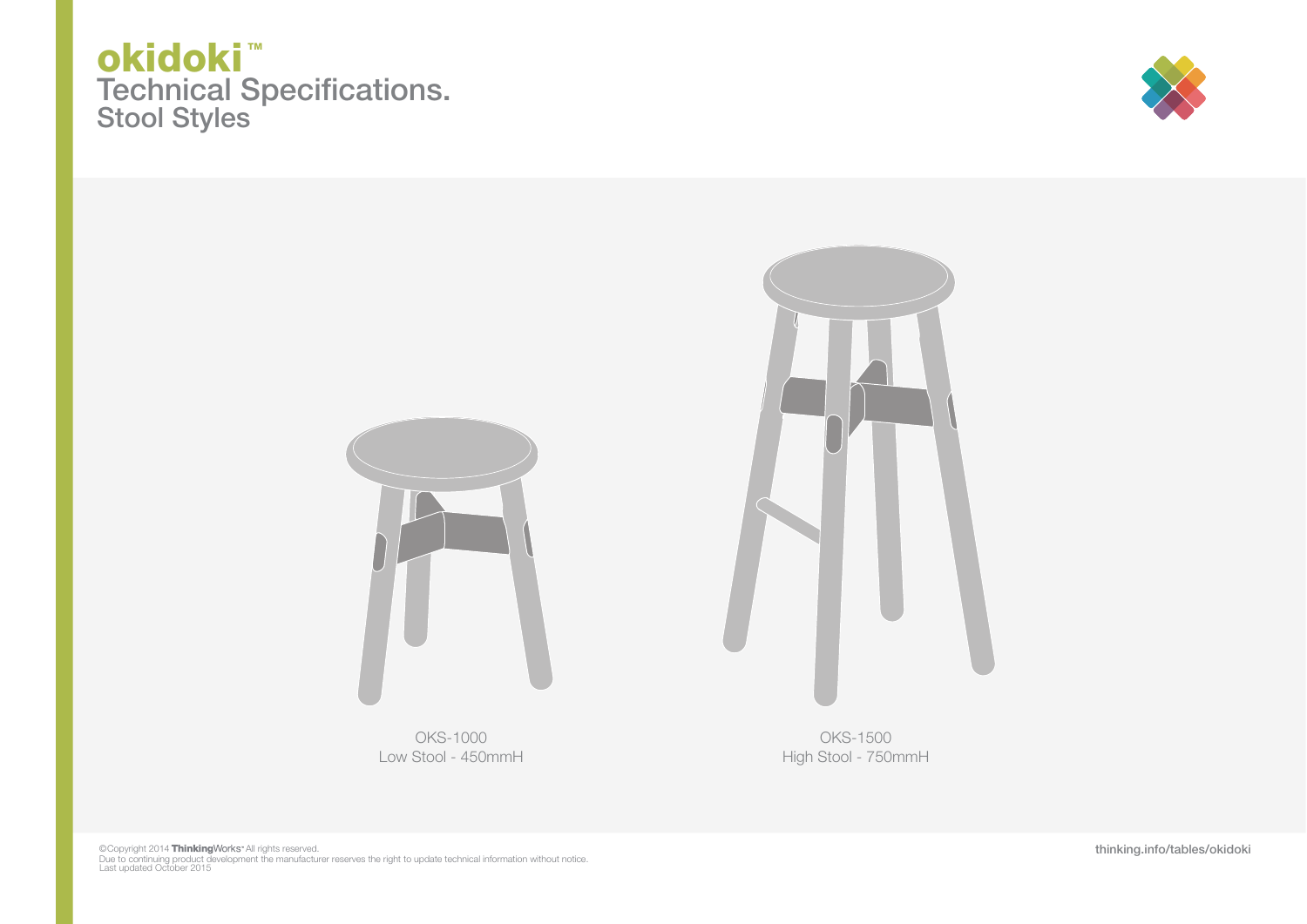## Technical Specifications. okidoki<sup>™</sup> OKS-1000 - Low Stool - 450mmH

Legs: Frame: Finish

Clear lacquer Powdercoat Timber **Material** 









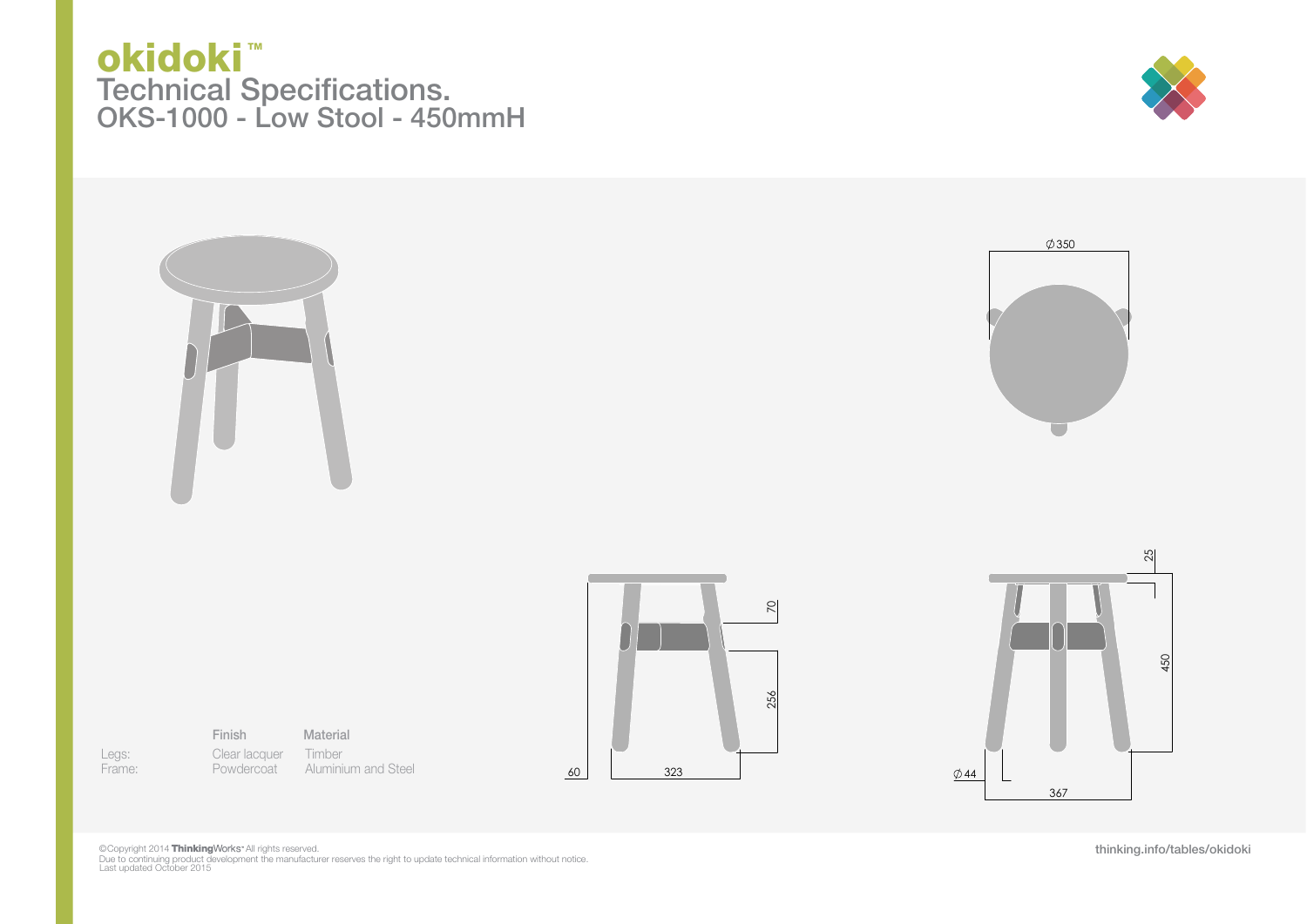## Technical Specifications. okidoki<sup>™</sup> OKS-1500 - High Stool - 750mmH





©Copyright 2014 **ThinkingWor**ks~All rights reserved.<br>Due to continuing product development the manufacturer reserves the right to update technical information without notice.<br>Last updated October 2015